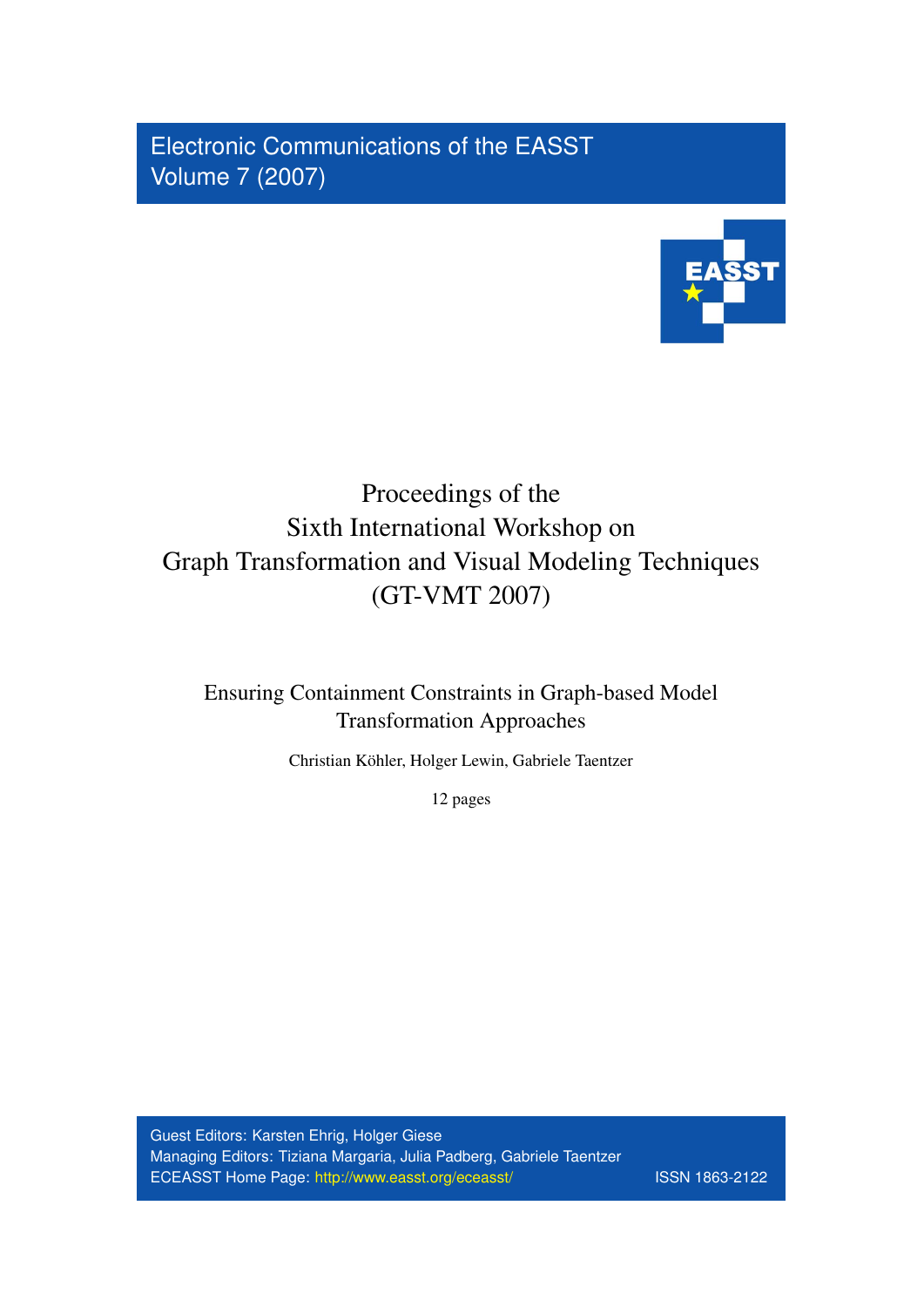



# <span id="page-1-0"></span>Ensuring Containment Constraints in Graph-based Model Transformation Approaches

 $\text{Christian Köhler}^1$  $\text{Christian Köhler}^1$ , Holger Lewin<sup>[2](#page-1-1)</sup>, Gabriele Taentzer<sup>[3](#page-1-2)</sup>

1 [christian.koehler@cwi.nl](mailto:christian.koehler@cwi.nl) Department of Software Engineering, CWI Amsterdam, The Netherlands

<span id="page-1-2"></span><span id="page-1-1"></span><sup>2</sup> [kinscher@cs.tu-berlin.de](mailto:kinscher@cs.tu-berlin.de) Department of Software Engineering and Theoretical Computer Science Technical University of Berlin, Germany

> 3 [taentzer@mathematik.uni-marburg.de](mailto:taentzer@mathematik.uni-marburg.de) Department of Mathematics and Computer Science Philipps-University Marburg, Germany

#### Abstract:

Within model driven software development, model transformation has become a key activity. A number of transformation approaches for metamodel-defined modeling languages have been developed in the past years and are going to be established in research and industry. None of these have made it to a standard yet. There is a demand for correct model transformation in various senses. Formal methods are helpful for showing correctness issues of model transformations. As one approach, graph transformation has been applied to the field of model transformation and is a perspective for achieving provable correct model transformations. We show in this paper, that *containment associations* as proposed by the OMG are an integral part of MOF-based languages and imply a couple of constraints which must be ensured in model transformation approaches. Based on a double-pushout approach to graph transformation, conditions are stated that ensure these containment constraints. This is an important step for achieving formal transformation semantics for modeling languages based on MOF, or specifically EMF.

Keywords: Model Transformation, Graph Transformation, MOF, EMF

## 1 Introduction

Model driven engineering is an emerging approach to software engineering aiming at fast development of high-quality software. The central entities in the terminology of model-driven software development are of course the *models*. Relations between these models are basically of two kinds: *instantiations* of so-called metamodels by models and *model transformations* between models typed by the same metamodel. A metamodel defines the common structure of all possible instantiations and therefore can be seen as some kind of language definition.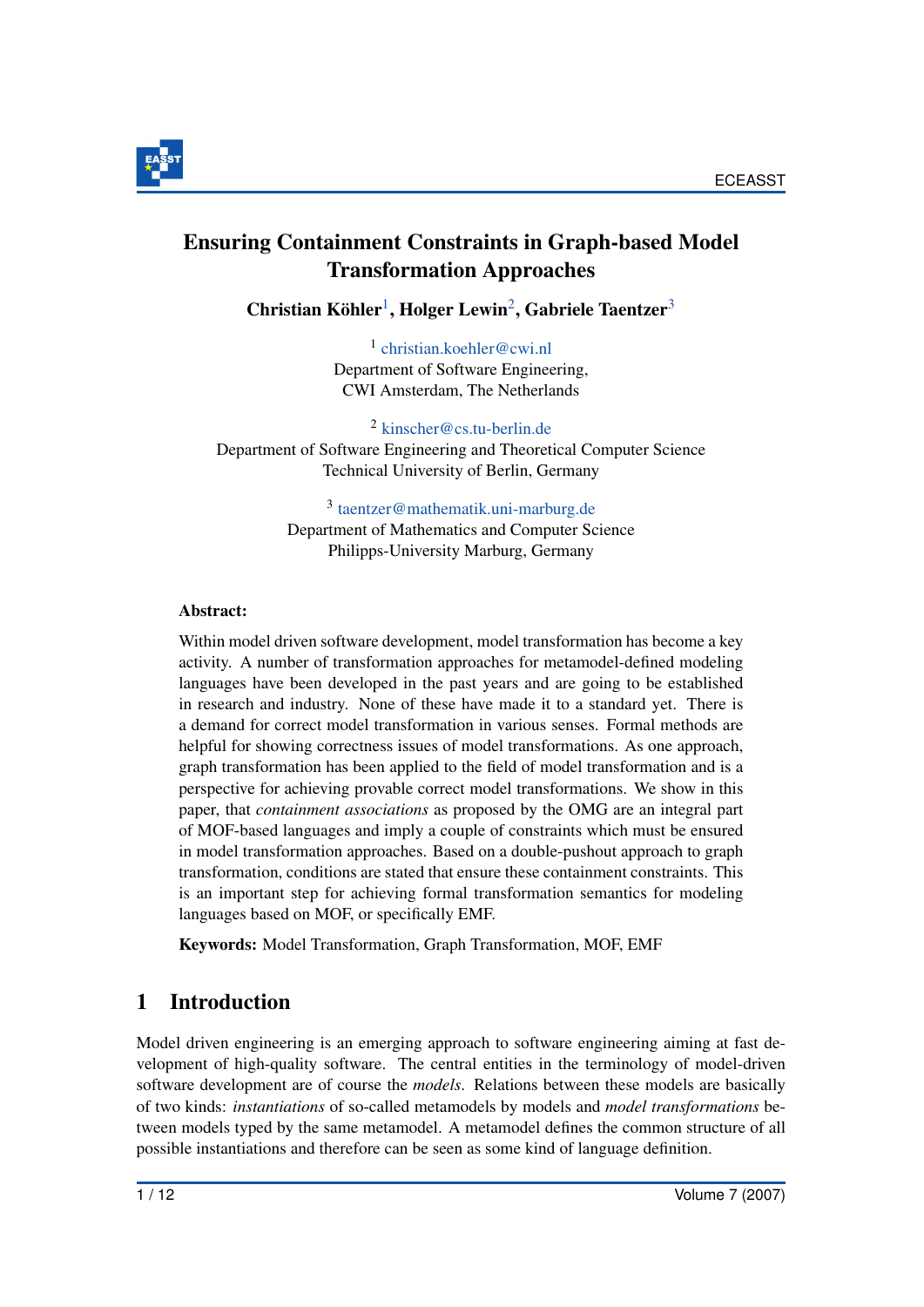

In this paper we consider a special kind of models, which are called *structural data models*. These models do not include any definition of behavior, but structural aspects only. Therefore, they are mainly used to specify domain specific languages. The two most popular modeling languages for structural data models are the *Meta Object Facility* (MOF) [\[OMG06\]](#page-12-0) and the *Eclipse Modeling Framework* (EMF) [\[EMF\]](#page-11-0). While MOF is a slightly richer language, EMF comes with powerful code generation facilities. The key concepts in both languages are classes with inheritance and attribution and associations with multiplicity and containment properties. EMF can generate Java code which supports the creation, modification, storage, and loading of model instances. Moreover, it provides generators to support the editing of instance models.

It is possible to interpret these structures as graphs and define model transformations formally through graph transformations. Attribution of nodes and edges [\[EEPT06\]](#page-11-1), node inheritance [\[EEPT05\]](#page-11-2) and multiplicity constraints for nodes and edges [\[TR05\]](#page-12-1) have already been studied in this area. An important property that has not been considered in this context are *containment* or *composite* associations.

Containment associations define an ownership relation between objects. Thereby, they induce a tree structure in model instantiations. In UML 2, ownership does not only occur in the form of composite associations between classes, but also at various other points, like components and their subcomponents or states and substates in state charts. In MOF and EMF, the tree structure induced by containment associations is further used to implement a mapping to XML, known as XMI (XML Metadata Interchange).

Containment always implies a number of constraints for model instantiations that must be ensured at run-time. The MOF specification [\[OMG06\]](#page-12-0) states as semantical constraints for containment edges the following:

- *"An object may have at most one container."*
- *"Cyclic containment is invalid."*

As mentioned earlier, EMF provides full implementations of their models. These implementations always ensure these constraints. In fact, the MOF specification also says how such a constraint should be ensured, e.g.:

• *"If an object has an existing container and a new container is to be set, the object is removed from the old container before the new container is set."*

However, there is no suggestion how to avoid a cyclic containment of objects. Being a part of the MOF specification, these two properties are essential for valid models and therefore must be always ensured. This is especially the case when it comes to defining transformations for these models. A model transformation approach for MOF and EMF has to deal with these issues, i.e. must ensure that the result of a model transformation conforms to these constraints. We consider in this paper a graph transformation approach with formal semantics. The way of ensuring the containment constraints as stated in the MOF specification is not applicable in this context, since it would break the formal transformation semantics and therefore make existing results on termination and confluence of graph transformations invalid.

Therefore, we consider containment associations explicitly in the following and apply their properties in the context of a graph-based model transformation approach.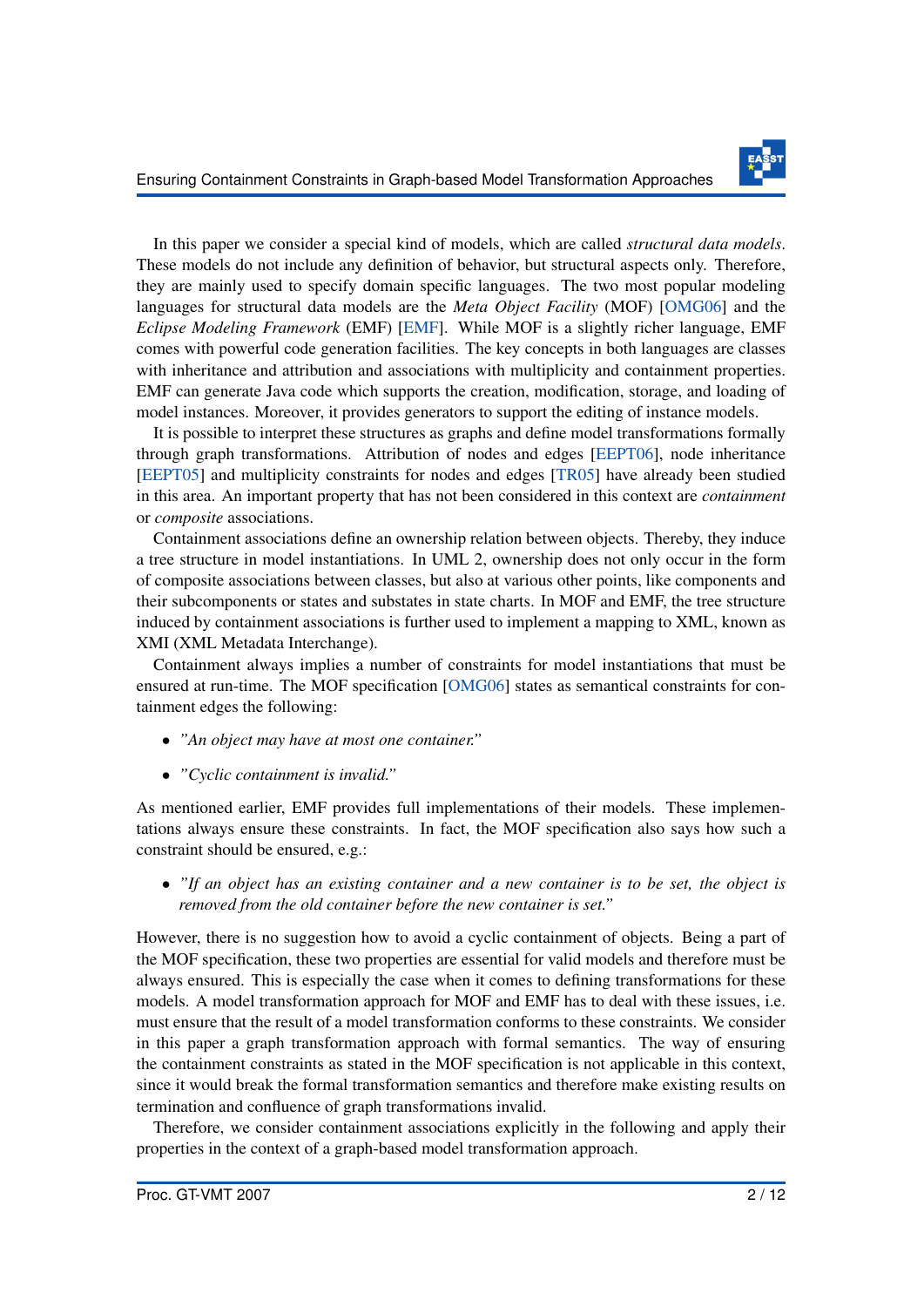

This paper is structured as follows: Section 2 gives a short introduction to model transformation by algebraic graph transformation. In Section 3, we consider graphs with containment relations and define the necessary containment conditions which have to be fulfilled by graph transformations. Section 4 gives a short description of related work in this area. At last, Section 5 contains a conclusion and refers to possible future work in the field of model checking and model transformation.

#### 2 Model Transformation by Graph Transformation

Model transformations define relations between model instances. The most common scenario is a mapping from a source model to a target model. In this situation, an instance of the target model can be either completely constructed from scratch or updated incrementally. Transformations are usually defined through transformation rules. Basing model transformation on graph transformation, rules consist of one positive pattern, an arbitrary number of negative patterns and a description of the in-place modifications that should be performed. To apply a rule, it is necessary to either specify or automatically find a pattern match in the model instance that should be transformed. Thereafter, the existence of negative patterns has to be checked. If they are fulfilled, the in-place modifications can be applied.

In the graph transformation approach, patterns are given through graphs, while transformations of graphs are usually defined through pushout constructions. Here, we use the *double-pushout* approach (DPO) where a transformation rule is given by a span of injective graph homomorphisms  $(L \stackrel{l}{\leftarrow} K \stackrel{r}{\rightarrow} R)$ . Such a rule can be applied w.r.t. a given match *m* into a source model instance. See the following figure:



The input should be a graph corresponding to a valid model instance according to the MOF specification / EMF implementation. Therefore it must fulfill the containment constraints stated in the introduction. The aim is now to ensure that the result is also not violating the containment constraints. We achieve this goal by restricting the possible transformations. A rule application w.r.t. a given match is allowed, if the result does not violate the containment constraints. This is crucial for working with MOF and EMF models, especially for ensuring semantical properties like termination and confluence of transformations. For this purpose, we now introduce graphs with distinguished containment edges and use the double-pushout approach for defining transformations between them. Of course, other model constraints like multiplicities, have to be ensured, too, but are outside of the scope of this paper. For more details see [\[TR05\]](#page-12-1).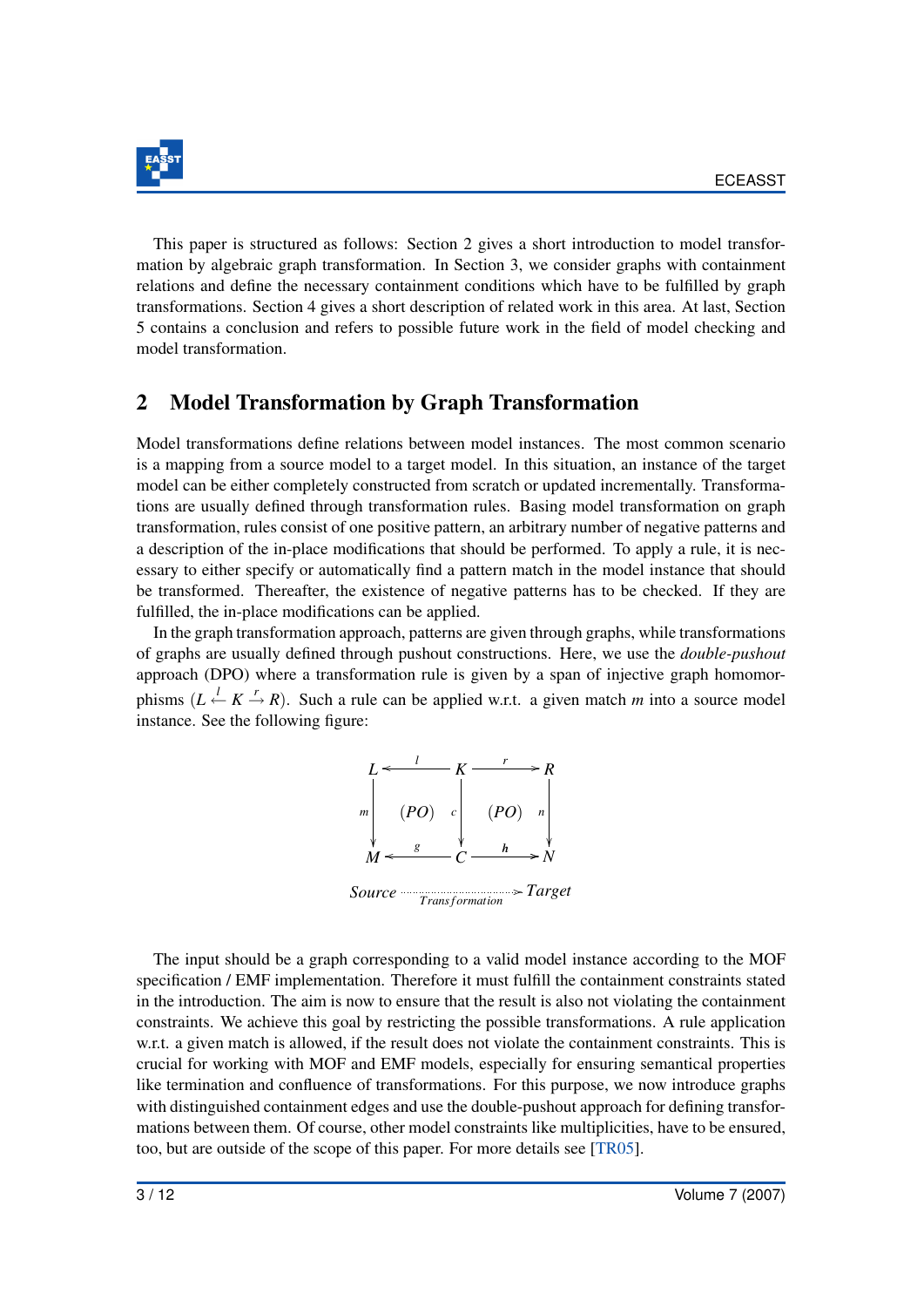

### 3 Graphs with Containment Edges

Classes and associations can be interpreted as nodes and edges in a model graph. Accordingly, objects and links can be seen as nodes and edges in an instance graph. The 'instance of'-relation between these two graphs is achieved through a typing graph homomorphism, assigning to each object (each link) of an instance graph, a class (an association) in the corresponding model graph.

<span id="page-4-1"></span>**Definition 1** (Graph with containment edges) A graph with containment edges is a tuple  $G =$ (*V*,*E*,*C*,*source*,*target*) consisting of a set of nodes *V*, a set of edges *E*, a distinguished set of containment edges  $C \subseteq E$  and two functions *source*, *target* :  $E \rightarrow V$  assigning a source and a target node to each edge. The containment edges induce the following transitive binary relation:

• *contains*[1](#page-4-0) = {(*x*,*y*) ∈ *V* ×*V* | ∃*e* ∈ *C* : (*source*(*e*) = *x*∧*target*(*e*) = *y*) } ∪ {(*x*,*y*) ∈ *V* ×*V* | ∃*z* ∈ *V* : (*x contains z*∧*z contains y*)}

The containment edges must have the following properties:

- $e_1, e_2 \in C$ : *target* $(e_1) = \text{target}(e_2) \implies e_1 = e_2$  (at most one container).
- $(x, x) \notin contains$  for all  $x \in V$  (no cycles).

This definition ensures that there are no containment cycles and that an object has at most one incoming containment edge, i.e. not more than one container. Accordingly, a homomorphism for graphs with containment edges is a usual graph homomorphism that preserves containment edges and their order properties.

**Definition 2** (Homomorphism for graphs with containment edges) Given two graphs with containment edges  $G_1$ ,  $G_2$ , a pair of functions  $(h_V, h_E)$  with  $h_V: V_1 \rightarrow V_2$  and  $h_E: E_1 \rightarrow E_2$  forms a valid homomorphism  $h: G_1 \to G_2$  for graphs with containment edges, if it has the following property:

•  $e \in C_1 \Rightarrow h_E(e) \in C_2$  (containment edges are preserved).

These two definitions induce the category of graphs with containment edges, which will be denoted as CGraphs in the following.

As already mentioned above, typing is accomplished by a graph homomorphism from an instance graph to a model graph. It is important to note that the constraints for containment edges as stated in Definition [1](#page-4-1) apply to instance graphs only, not to model graphs. As shown in Figure [1,](#page-5-0) model graphs can have containment cycles, being the *substates* relation in this example. However, an instance of this model must not violate these constraints. Correspondingly, the constraints in the MOF specification apply to objects and links only, not to classes and associations.

Since we use the DPO approach to transform graphs with containment edges, it is necessary to show that the category of graphs with containment edges has pushouts<sup>[2](#page-4-2)</sup> [\[EEPT06\]](#page-11-1). Pushouts

<span id="page-4-0"></span><sup>1</sup> If there is no confusion, we use infix notation for *contains*, e.g. (*x contains y*) instead of  $(x, y) \in$  *contains*.

<span id="page-4-2"></span><sup>&</sup>lt;sup>2</sup> Analogously for the category of graphs with containment edges typed over a fixed metamodel graph.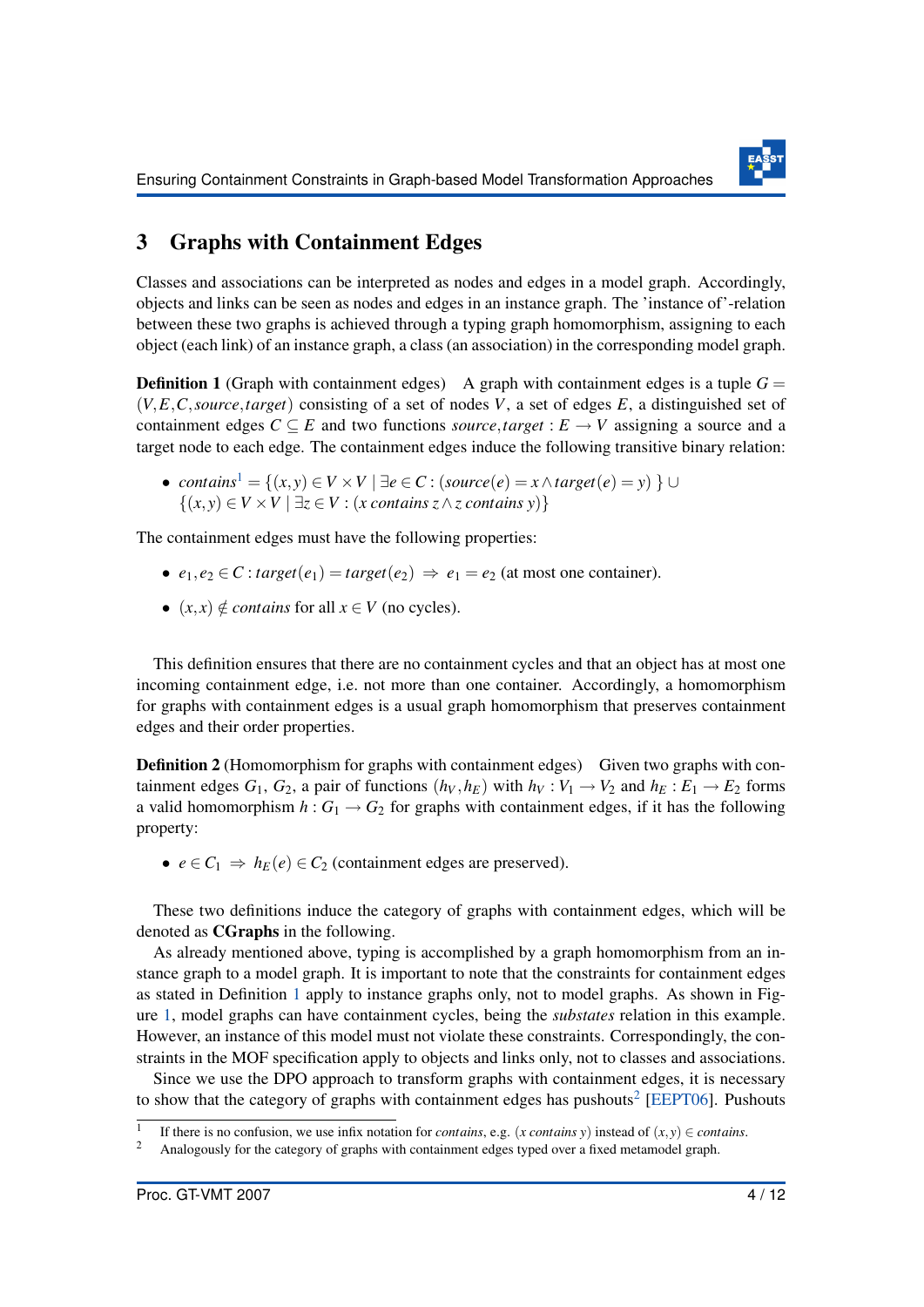

<span id="page-5-0"></span>

Figure 1: A model graph (top), two instance graphs (bottom) and a typed graph homomorphism.

of plain graphs are constructed as in Set (componentwise for nodes and edges). Given a span of graph homomorphisms  $(G_1 \leftarrow G_0 \rightarrow G_2)$ , the pushout result can be constructed by gluing the graphs  $G_1, G_2$  over the interface graph  $G_0$ . Transformation rules in the DPO approach are spans of injective graph homomorphisms. Applying such a transformation rule consists of two steps. At first, a pushout complement graph and then a usual pushout graph has to be constructed. This construction is now considered for graphs with containment edges.

Containment edges can be seen as a conservative extension of plain graphs. A pushout of graphs with containment edges must also be a valid pushout of plain graphs, forgetting the containment properties of the edges. Given a span of valid graphs with containment edges, the question arises whether the pushout result as constructed for plain graphs also is a valid graph with containment edges. The pushout morphisms must be valid homomorphisms for graphs with containment edges respectively (preserve the containment edges).

As shown in Figure [2,](#page-6-0) the result graph does not necessarily have the designated order properties. Although graphs *G*0, *G*<sup>1</sup> and *G*<sup>2</sup> are valid graphs with containment edges, the *'at most one container for each object'*-property in the pushout result  $G_3$  is violated. The second example in Figure [3](#page-6-1) shows, that there might also appear a containment cycle in the pushout result. This gives rise to state a condition under which a pushout in the category Graphs is also a valid graph with containment edges, i.e. has no containment cycles and each node has at most one container. Therefore, we introduce first the notions of so-called *newly contained points* and *cyclic contained points*.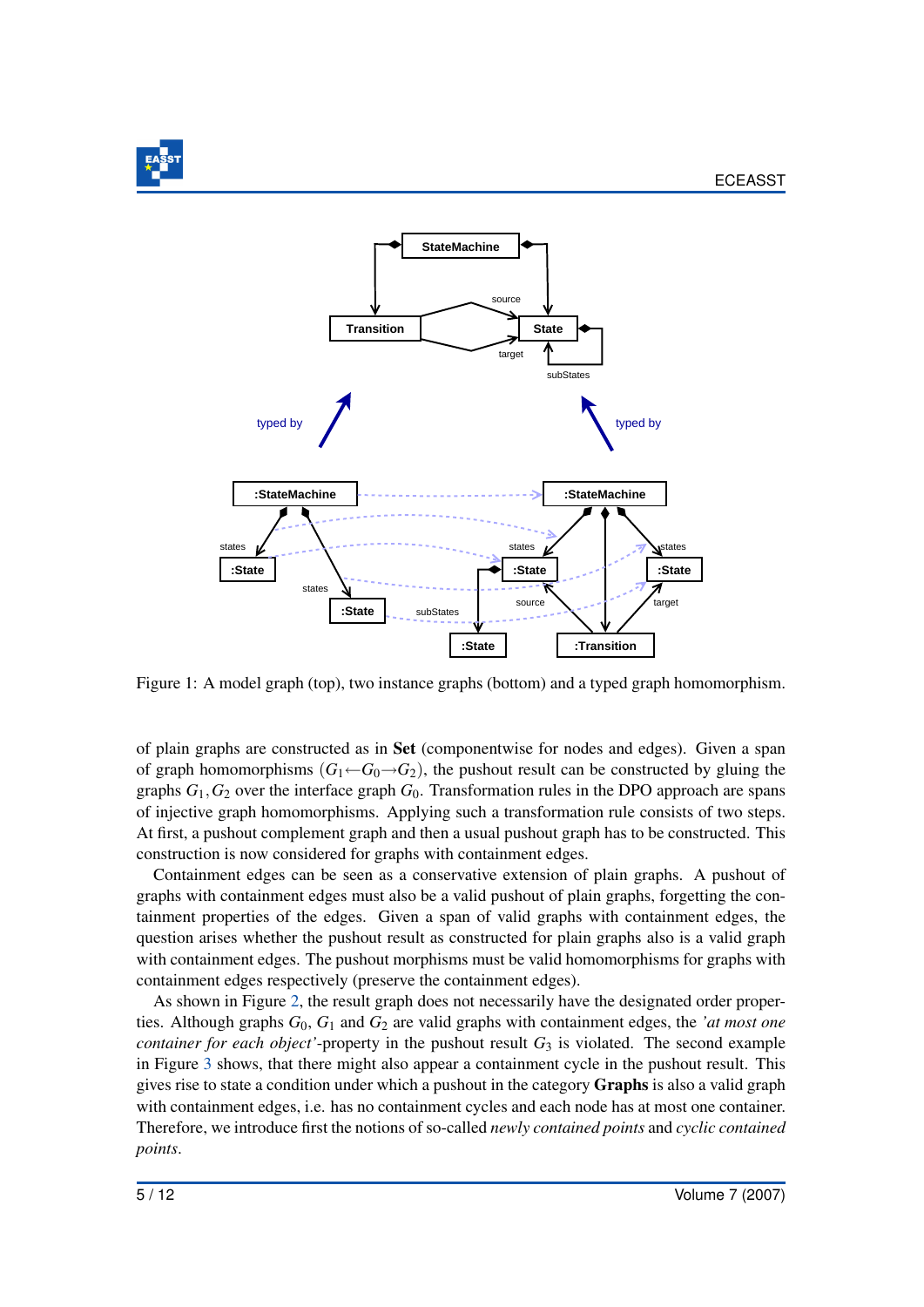

<span id="page-6-0"></span>

<span id="page-6-1"></span>Figure 2: Invalid pushout of graphs with containment edges. A State node in the result graph *G*<sup>3</sup> has two containers.



Figure 3: Invalid pushout of graphs with containment edges The pushout result  $G_3$  has a containment cycle.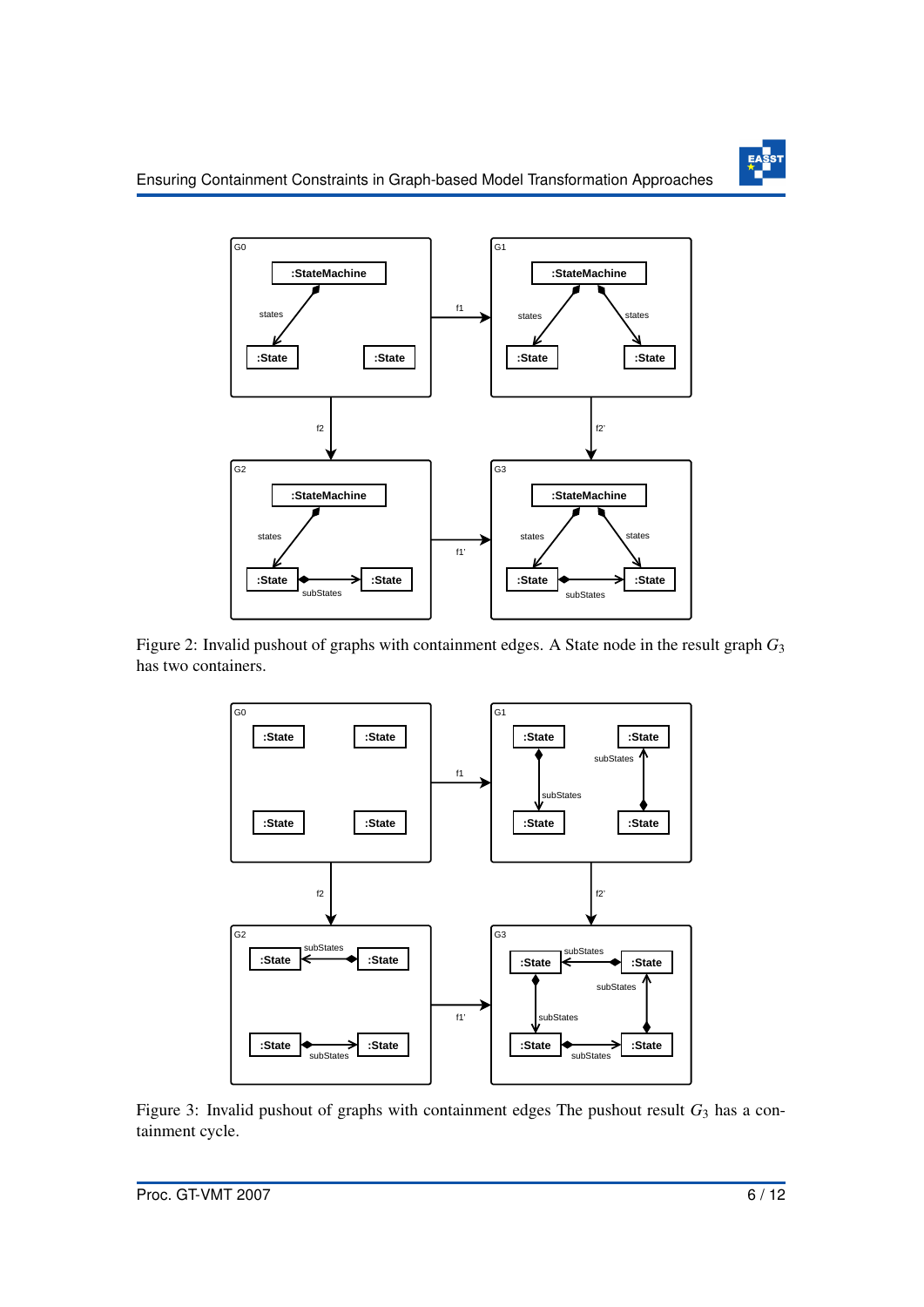

**Definition 3** (Newly contained points) For a homomorphism between graphs with containment edges  $h: G_0 \to G_1$ , the set of *newly contained points NCP<sub>h</sub>*  $\subset V_0$  is defined as

●  $NCP_h = \{x \in V_0 \mid \forall y \in V_0 : (y, x) \notin contains_0 \land \exists z \in V_1 : (z, h_V(x)) \in contains_1\}^3$  $NCP_h = \{x \in V_0 \mid \forall y \in V_0 : (y, x) \notin contains_0 \land \exists z \in V_1 : (z, h_V(x)) \in contains_1\}^3$ 

Definition 4 (Cyclic contained points) For a span of homomorphisms between graphs with containment edges  $(G_1 \stackrel{f_1}{\leftarrow} G_0 \stackrel{f_2}{\rightarrow} G_2)$ , the set of *cyclic contained points CCP*<sub>*f*1, *f*<sub>2</sub>  $\subseteq V_1 \cup V_2$  is</sub> defined as

 $\bullet$  *CCP*<sub>*f*<sub>1</sub>, *f*<sub>2</sub> = {*x* ∈ *V*<sub>1</sub> ∪ *V*<sub>2</sub> | ([*x*]<sub>≡</sub>,[*x*]<sub>≡</sub>) ∈ *t*(*R*) }</sub>

where t(R) is the transitive completion of  $R = \{([x_1]_{\equiv}, [x_2]_{\equiv}) | (x_1, x_2) \in \text{contains}_1 \cup \text{contains}_2 \}$ and  $[x]$  denotes the equivalence class of an  $x \in V_1 \cup V_2$  w.r.t. the equivalence relation  $\equiv$  = *t*(*s*(*r*(∼))), with ∼ = {(*f*<sub>1</sub>(*x*<sub>0</sub>), *f*<sub>2</sub>(*x*<sub>0</sub>)) | *x*<sub>0</sub> ∈ *V*<sub>0</sub>}.

Given a homomorphism  $h: G_0 \to G_1$  of graphs with containments,  $NCP_h$  is the set of nodes in  $G_0$  that do not have a container in  $G_0$ , but do have one in  $G_1$ . The definition of the set of cyclic contained points  $CCP_{f_1,f_2}$  is more complex. It is based on the equivalence relation  $\equiv$  that states which nodes of  $G_1$  and  $G_2$  have a common source in the interface graph  $G_0$  and which are therefore glued together in the pushout result  $G_3$ . The relation  $t(R)$  is the transitive closure of the containment relations of  $G_1$  and  $G_2$ , based on the equivalence classes induced by  $\equiv$ . Cyclic contained points are those nodes for which this relation is reflexive, i.e.  $([x]_{\equiv}, [x]_{\equiv}) \in t(R)$ . These nodes must form a containment cycle in the pushout result  $G_3$  by construction.

These two definitions of *newly contained points* and *cyclic contained points* induce the condition under which a pushout of graphs with containment edges exists.

**Definition 5** (Containment condition) Given a span of graphs with containment edges  $(G_1 \stackrel{f_1}{\leftarrow} G_2)$  $G_0 \stackrel{f_2}{\rightarrow} G_2$ ), where  $f_1$  and  $f_2$  are valid homomorphisms for graphs with containment edges, the containment condition is stated as:

- $NCP_{f_1} \cap NCP_{f_2} = \emptyset$  and
- $CCP_{f_1, f_2} = \emptyset$

If the newly contained points of  $f_1$  and  $f_2$  are disjoint, as stated in the first condition, each node in the result graph has at most one container. For ensuring that there is no containment cyclic in *G*<sup>3</sup> the set of cyclic contained points must be empty.

Theorem 1 (Pushouts of graphs with containment edges) *Given a span of homomorphisms between graphs with containment edges*  $(G_1 \stackrel{f_1}{\leftarrow} G_0 \stackrel{f_2}{\rightarrow} G_2)$ , the pushout result in the category of graphs  $(G_1 \stackrel{f_2'}{\rightarrow} G_3 \stackrel{f_1'}{\leftarrow} G_2)$  forms also a valid pushout in **CGraphs**, if and only if the containment condition holds for the span  $(G_1 \stackrel{f_1}{\leftarrow} G_0 \stackrel{f_2}{\rightarrow} G_2)$ .

<span id="page-7-0"></span><sup>3</sup> *contains*<sup>0</sup> and *contains*<sup>1</sup> are the induced containment relations of graphs  $G_0$  and  $G_1$ .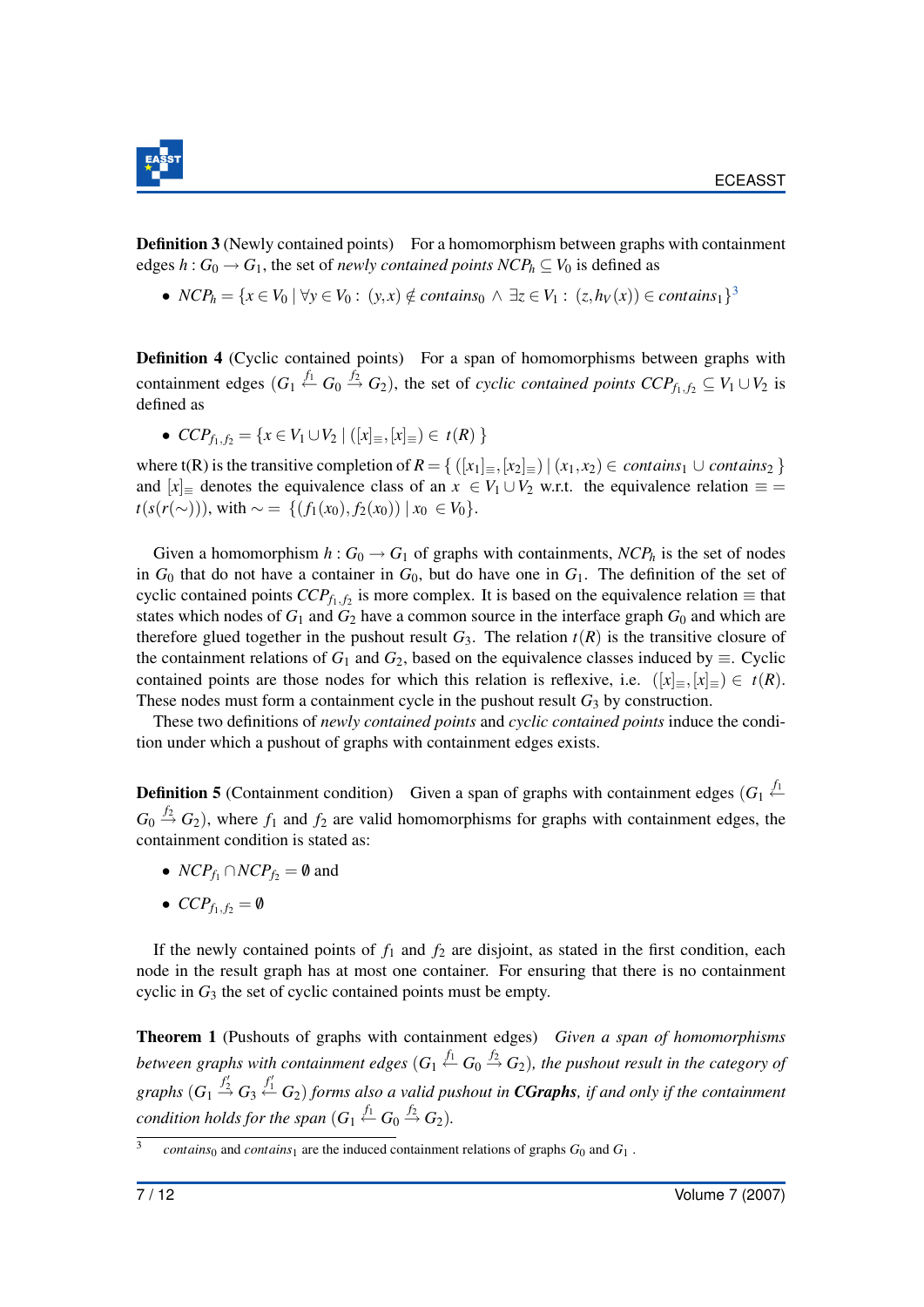

*Proof.* At most one container. Let  $a \in NCP_{f_1} \cap NCP_{f_2}$ , then:

- *f*<sub>1</sub>(*a*), *f*<sub>2</sub>(*a*) have incoming containment edges  $e_1 \in C_1$ ,  $e_2 \in C_2$  that have no origin in  $G_0$ .
- $b := f'_1 \circ f_1(a) = f'_1 \circ f_2(a) \in V_3$ . The images of *a* are glued together by construction.
- *b* has two incoming containment edges  $f'_1(e_2) \neq f'_2(e_1)$ .

Conversely, consider  $b \in V_3$  with two incoming containment edges:

- Without loss of generality, the containment edges can be written as  $f'_{2}(e_1)$  and  $f'_{1}(e_2)$  with  $e_1 \in C_1$  and  $e_2 \in C_2$ . If both had an origin in  $G_1$  for instance,  $G_1$  would already violate the containment properties.
- There is  $a \in V_0$  with  $f'_2 \circ f_1(a) = b = f'_1 \circ f_2(a)$ . The node *b* must have origins in  $V_1$ ,  $V_2$  and finally  $a \in V_0$  because there must be target nodes of  $e_1$  and  $e_2$  and these must have been glued together to the node  $b \in V_3$ .
- Node *a* has no incoming containment edge. Otherwise this edge would have images in *G*<sup>1</sup> and *G*<sup>2</sup> and there would be only one incoming containment edge for *b* in *G*3. Therefore, *a* is a is a newly contained point, both of  $f_1$  and  $f_2$ .

No cycles. The idea of the proof is the construction of a sequence of nodes  $a_0, ..., a_n$  in  $G_1 \cup G_2$ that corresponds to a containment cycle in the pushout graph  $G_3$ . Every cycle in  $G_3$  consists of edges from  $G_1$  and  $G_2$ . Since  $G_1$  and  $G_2$  are cycle free, the cycle in  $G_3$  emerges from gluing of edges by identifying certain nodes. Nodes from  $G_1 \cup G_2$  are identified, iff they are in the same equivalence class w.r.t. equivalence relation  $\equiv$ . So every containment cycle in  $G_3$  corresponds to a sequence  $a_0, \ldots, a_n$  s.t. there is either a containment edge from  $a_i$  to  $a_{i+1}$  or  $a_i$  and  $a_{i+1}$  are identified in  $G_3$ . Furthermore  $a_0$  and  $a_n$  are identified in  $G_3$ .

If there is a  $x_3 \in V_3$ :  $x_3$  *contains*<sub>3</sub>  $x_3$ , then exist  $a_0, ..., a_n \in V_1 \cup V_2$  with:

- $i \in [0,n] : \exists (a_i,a_{i+1}) \in contains_1 \cup contains_2$ . If there is a path of containment edges in  $G_3$ , the path consists of containment edges that have preimages in  $E_1 \cup E_2$ . We write this path as list of  $a_i \in V_1 \cup V_2$ . At least one of the  $a_i$  is container for  $a_{i+1}$ , since every containment path consists of at least one edge.
- $(a_i, a_{i+1}) \notin contains_1 \cup contains_2 \Rightarrow [a_i]_ \equiv = [a_{i+1}]_ \equiv$ . If there is no containment edge from  $a_i$  to  $a_{i+1}$ , both are in the same equivalence class w.r.t. the pushout construction, i.e. they will be identified in  $G_3$ . These are the points where the subpaths from  $G_1$  and  $G_2$  are glued to the containment path in *G*3.
- $[a_0]_\equiv = [a_n]_\equiv$ . Without loss of generality, the path begins and ends at nodes which are glued.

• 
$$
f'_{1/2}(a_0) = f'_{1/2}(a_n) = x_3
$$
, with  $f'_{1/2}(a_i) = f'_1(a_i)$  if  $a_i \in V_1$  and  $f'_{1/2}(a_i) = f'_2(a_i)$  if  $a_i \notin V_1$ .

So in the transitive completion  $t(R)$  exists a tuple  $(r_1, r_2)$ ,  $r_1 = [a_0]$ ,  $r_2 = [a_n]$  with  $r_1 = r_2$ .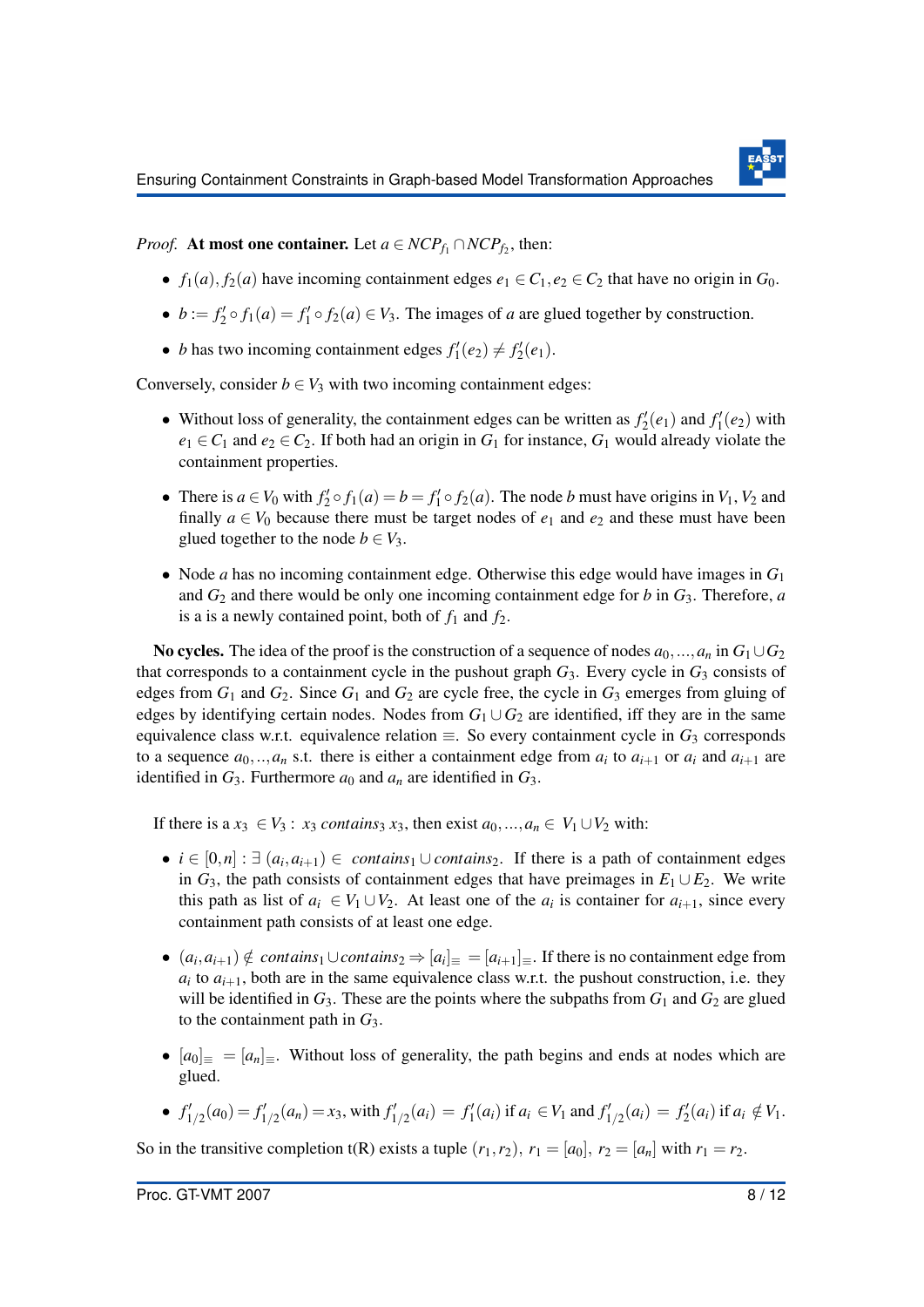

Conversely, if there is a pair  $(r_1, r_2) \in t(R)$  with  $r_1 = r_2$ , there exist  $a_0, ..., a_n \in V_1 \cup V_2$  with

- $\bullet$  *i* ∈ [0,*n*] :  $\exists$  (*a<sub>i</sub>*, *a<sub>i+1</sub>*) ∈ *contains*<sub>1</sub> ∪ *contains*<sub>2</sub>. (*r*<sub>1</sub>, *r*<sub>2</sub>) ∈ *t*(*R*) implies a containment path consisting of at least one containment edge of  $E_1 \cup E_2$ .
- $(a_i, a_{i+1}) \notin$  *contains*<sub>1</sub> ∪ *contains*<sub>2</sub>  $\Rightarrow$   $[a_i]_$  $\equiv$   $=[a_{i+1}]_$  $\equiv$ . If  $a_i$  does not contain  $a_{i+1}$ , they denote the points where the subpaths from  $G_1$  and  $G_2$  are glued in  $G_3$ .
- $[a_0]_\equiv = r_1 = r_2 = [a_n]_\equiv.$

So there is at least one containment edge in  $G_3$  s.t.:

- $(f'_{1/2}(a_i), f'_{1/2}(a_{i+1}))$  ∈ *contains*<sub>3</sub>
- $(f'_{1/2}(a_i), f'_{1/2}(a_{i+1})) \notin contains_3 \Rightarrow f'_{1/2}(a_i) = f'_{1/2}(a_{i+1})$

• 
$$
f'_{1/2}(a_0) = f'_{1/2}(a_n)
$$

So there is a containment cycle in  $G_3$ :  $(f'_{1/2}(a_0), f'_{1/2}(a_n)) \in \text{contains}_3$ .

 $\Box$ 

Using the DPO approach to graph transformation, we can state the conditions under which a match is valid for a given rule now. That means the result has a valid graph structure (no dangling edges) and all containment constraints are fulfilled. The first constraint is ensured by checking the *gluing condition* [\[EEPT06\]](#page-11-1) before constructing the pushout complement. When constructing the pushout complement, edges and nodes may be deleted from the input graph. Containment constraints cannot get violated in this phase, because containment cycles or multiple containers for an object can only appear if containment edges are *added* to a valid model instance. After computing the pushout complement, the containment condition must be verified to construct the actual transformation result through a pushout of graphs with containment edges.

#### 4 Related Work

Graphs with additional order structure are also discussed in [\[DSLO04\]](#page-11-3), where the nodes and edges are labelled using partially ordered sets. However, this partial order is an additional feature and not induced by the graph structure. Therefore, one injective morphism in a span is already enough for ensuring the existence of a pushout in the category of these so called *Poset labelled graphs*. Moreover, these graphs are applied in the area of architectural design of software components.

Further, graphs with additional containment relations are also considered in the context of hierarchical graph transformation (see e.g. [\[BKK05\]](#page-10-0)). Similarly, each graph item may have at most one container and the containment relation has to be acyclic. But in contrast to our approach, each node and edge (except of the root) must belong to a container in most kinds of hierarchical graphs. Thus, a typical hierarchical graph forms a special case of our graphs with containment edges which does not require that all graph items are contained and that a unique root does exist. For graphs with containment relations as well as for hierarchical graphs, graph transformation has to be defined accordingly to the kind of graphs considered. That means the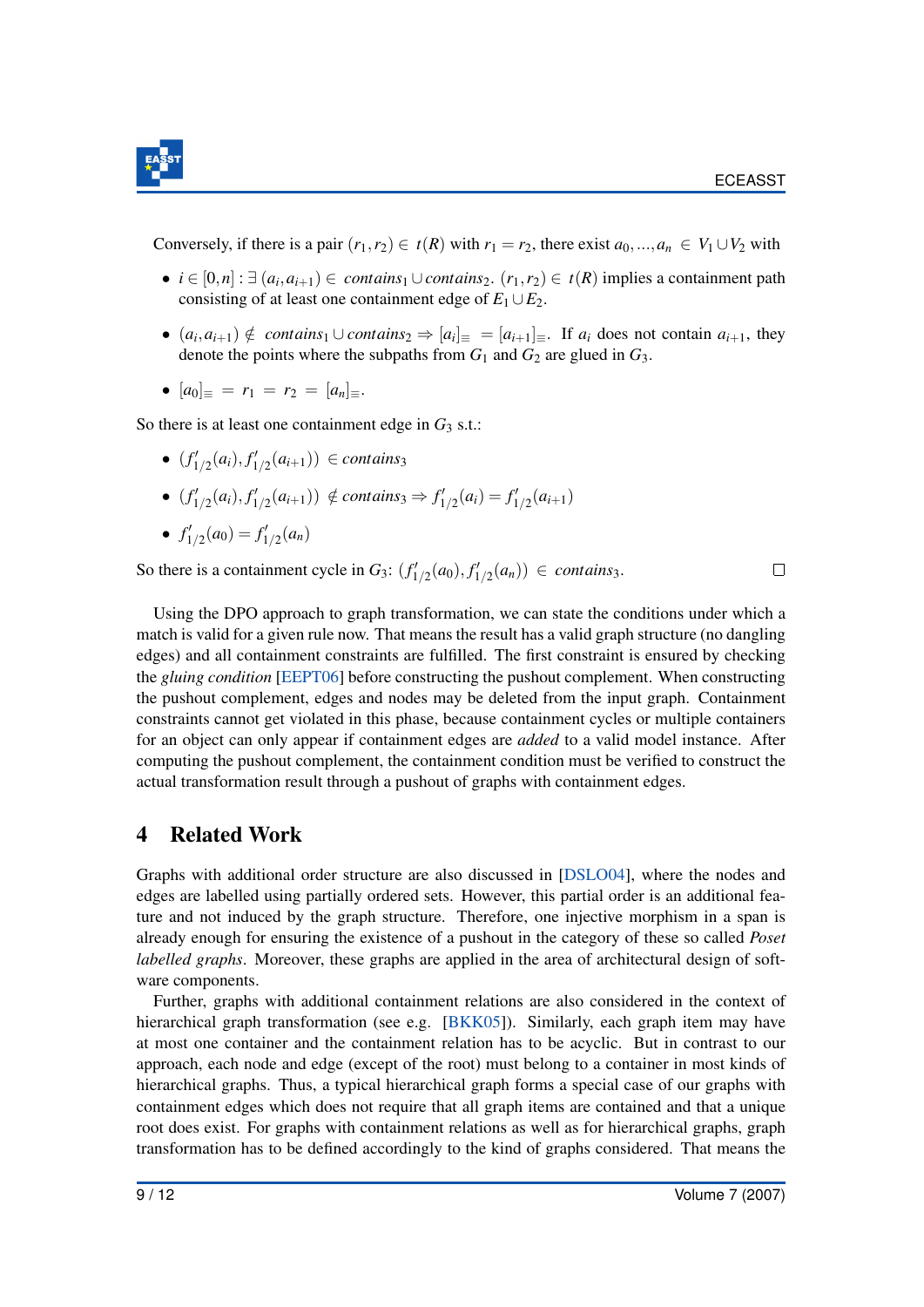

pushout construction being the basic building block of algebraic graph transformation, is defined such that the result graph is an object of the corresponding category.

So called *ownership types* are an object oriented model for containment. An extensive introduction to ownership types can be found in [\[Cla01\]](#page-11-4). This approach is based on an extension of Abadi and Cardelli's object calculus with subtyping. A so called *containment invariant* is introduced to prove the soundness of ownership types systems.

#### 5 Conclusion and Future Work

The extension of the graph-based approach to model transformation by graphs with containment edges better reflects transformations of MOF, EMF and UML 2 models. The containment condition stated above ensures that a transformation rule can only be applied to a model instance, if the result does not violate any containment constraints.

In the case of EMF, the implementations generated from a model ensure at run-time that these containment constraints are always satisfied. If EMF detects a violation of these constraints at a certain point, it deletes containment edges that produce the problem. This behavior breaks the formal semantics that was achieved through the graph transformation approach. Therefore, it is important to first check whether the result of a transformation step would be valid. Only if this is ensured, the rule can actually be applied. By that, we can avoid the problems of invalid model instances, ensuring formal transformation semantics.

Even though it can be argued, that this approach is conservative (since it restricts the possible applications of a transformation rule), it has the advantage of avoiding situations where an invalid model instance has to be repaired, by deleting edges for instance. Especially, the naive strategy of applying a transformation first, without any restrictions and repairing the model in the end might lead to unexpected results. Moreover, it is not obvious how to resolve problems like containment cycles in a canonical way.

The containment condition can be used in model transformation frameworks to ensure welldefined transformation semantics. The gluing condition together with the containment condition are the basis for semantical analysis of MOF/EMF model transformation, e.g. termination and confluence (critical pair analysis) [\[EEPT06\]](#page-11-1).

Further work should lead to notions of consistency of model transformations which might not only be limited to basic model constraints, but also high-level properties of models and model transformations formulated in OCL for instance. A translation of OCL constraints into the language of graph transformation has been started in [\[WTEK06\]](#page-12-2). Consistency checks are probably going to play an important role in the field of model driven engineering in the future. A comprehensive theoretical foundation can lead to an improved tool support to check the quality of models and model transformations.

#### Bibliography

<span id="page-10-0"></span>[BKK05] G. Busatto, H.-J. Kreowski, S. Kuske. Abstract Hierarchical Graph Transformation. *Mathematical Structures in Computer Science 15(4), pp. 773-819.*, 2005.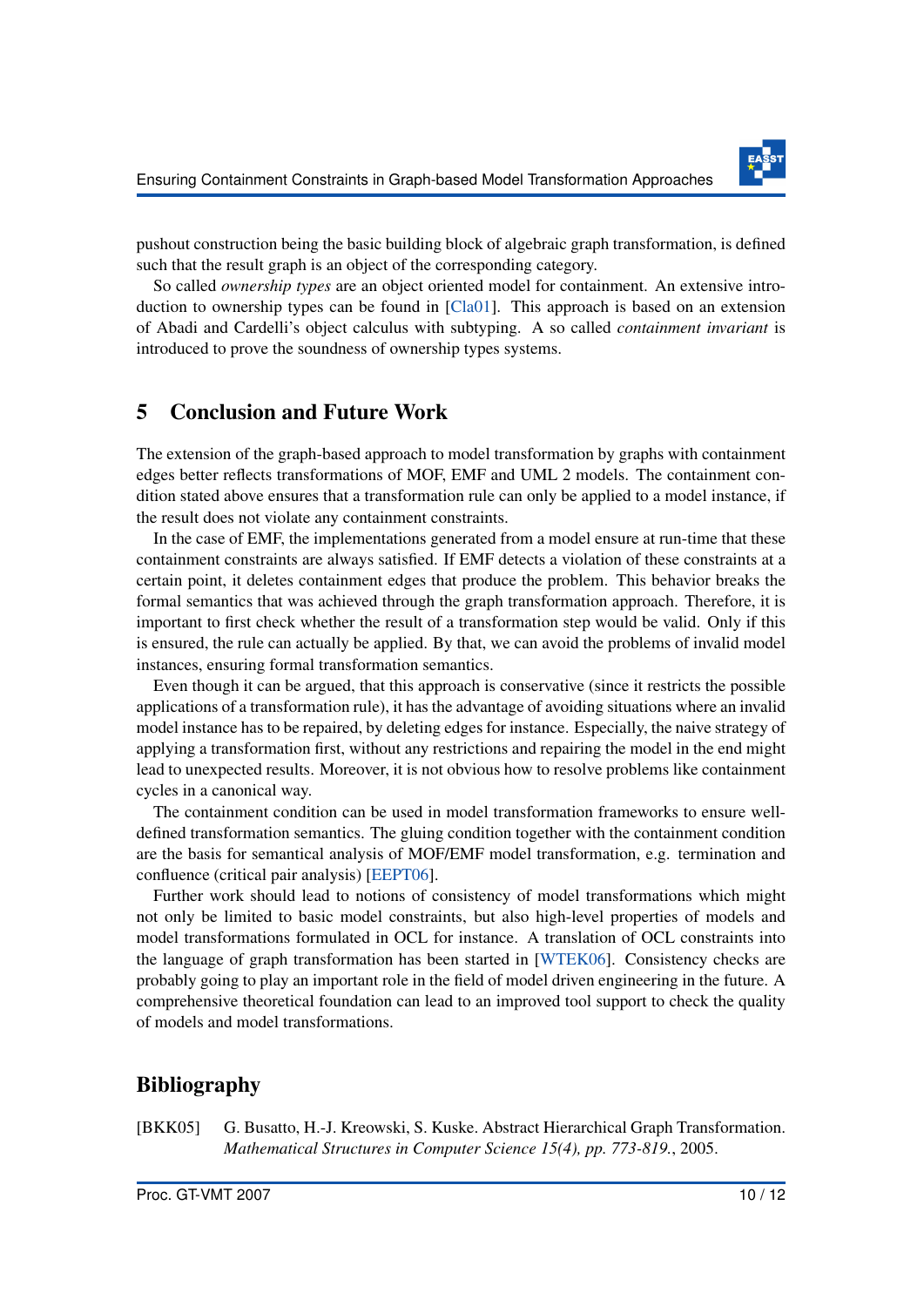

- [BRST05] J. Bezivin, B. Rumpe, A. Schürr, L. Tratt. Model Transformation in Practice Workshop Announcement. 2005. <http://sosym.dcs.kcl.ac.uk/events/mtip/>
- [CH03] K. Czarnecki, S. Helsen. Classification of Model Transformation Approaches. *OOPSLA 03 Workshop on Generative Techniques in the Context of Model-Driven Architecture*, 2003.
- <span id="page-11-4"></span>[Cla01] D. Clarke. Object Ownership and Containment. *PhD thesis, School of Computer Science and Engineering University of New South Wales*, 2001. <http://citeseer.ist.psu.edu/468103.html>
- <span id="page-11-3"></span>[DSLO04] M. Denford, A. Solomon, J. Leaney, T. O'Neill. Architectural Abstraction as Transformation of Poset Labelled Graphs. *Journal of Universal Computer Science, vol. 10, no. 10, 1408-1428*, 2004. [http://www.jucs.org/jucs](http://www.jucs.org/jucs_10_10/architectural_abstraction_as_transformation/Denford_M.pdf)\_10\_10/architectural\_abstraction\_as\_transformation/ [Denford](http://www.jucs.org/jucs_10_10/architectural_abstraction_as_transformation/Denford_M.pdf)\_M.pdf
- $[PEL<sup>+</sup>05]$  H. Ehrig, K. Ehrig, J. de Lara, G. Taentzer, D. Varró, S. Varró-Gyapay. Termination Criteria for Model Transformation. *Proc. Fundamental Approaches to Software Engineering (FASE), Lecture Notes in Computer Science, ISSN 0302-9743, Springer Verlag*, 2005. <http://www.springerlink.com/content/dkpvlnfgrn3k8xp7/>
- <span id="page-11-2"></span>[EEPT05] H. Ehrig, K. Ehrig, U. Prange, G. Taentzer. Formal Integration of Inheritance with Typed Attributed Graph Transformation for Efficient VL Definition and Model Manipulation. *Proc. of IEEE Symposium on Visual Languages and Human-Centric Computing (VL/HCC'05), IEEE Computer Society*, 2005.
- <span id="page-11-1"></span>[EEPT06] H. Ehrig, K. Ehrig, U. Prange, G. Taentzer. *Fundamentals of Algebraic Graph Transformation, EATCS Monographs, ISBN 3-540-31187-4, Springer Verlag*. 2006. <http://www.springer.com/3-540-31187-4>
- <span id="page-11-0"></span>[EMF] Eclipse Modeling Framework (EMF) Homepage. <http://www.eclipse.of/emf>
- [EMT] Eclipse Model Transformation (EMT) Project Homepage at TU-Berlin. <http://tfs.cs.tu-berlin.de/emftrans>
- [Koe06] C. Koehler. A Visual Model Transformation Environment for the Eclipse Modeling Framework. Diploma thesis, Technical University of Berlin. 2006. <http://tfs.cs.tu-berlin.de/emftrans/papers/06-ChristianKoehler.pdf>
- [KS06] A. Königs, A. Schürr. Tool Integration with Triple Graph Grammars A Survey. *Electronic Notes in Theoretical Computer Science 148, 113-150*, 2006.
- [KSW04] J. M. Kuester, S. Sendall, M. Wahler. Comparing Two Model Transformation Approaches. *Proc. of OCL MDE*, 2004.